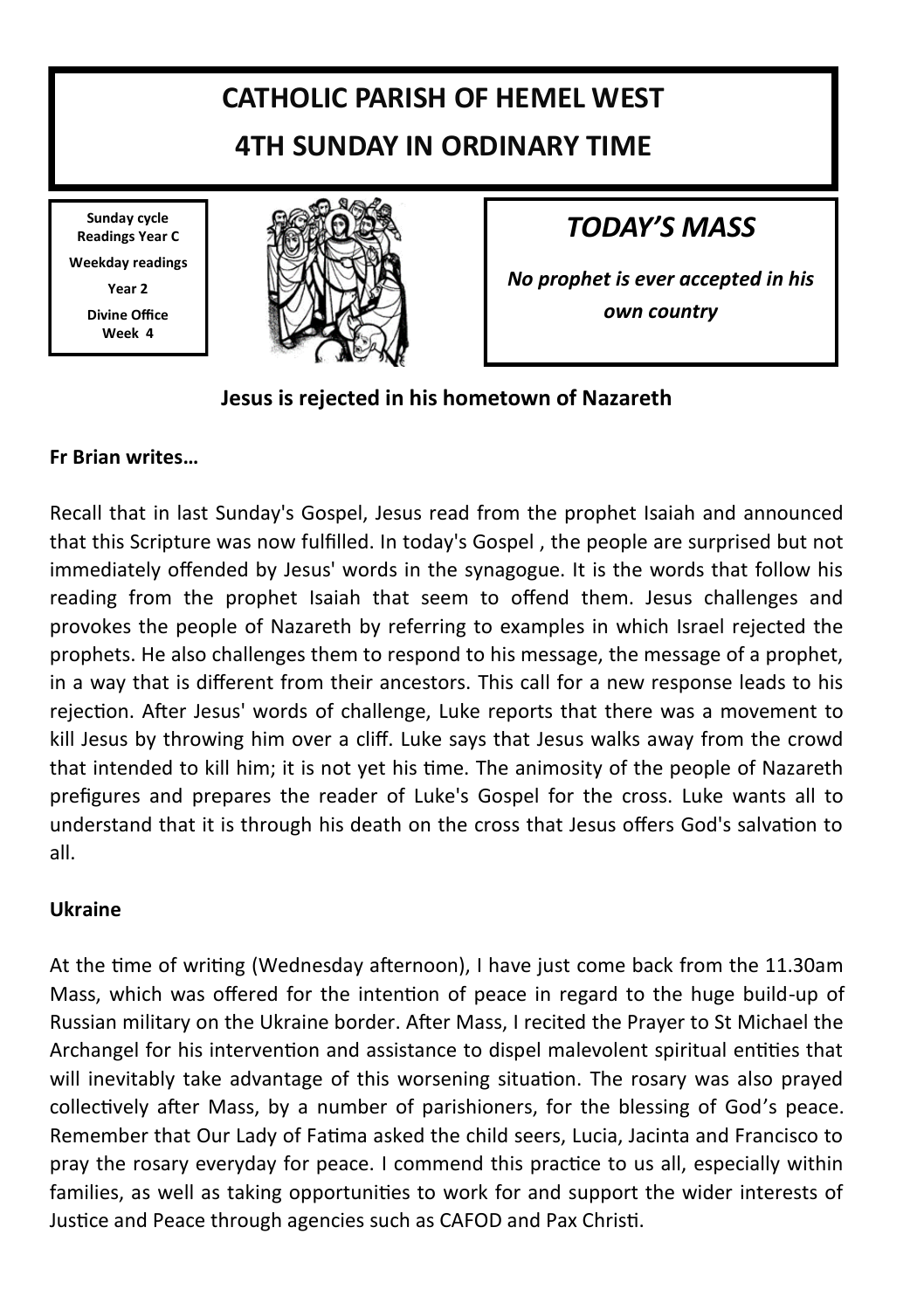# **PARISH NEWS**

**Welcome to the parish of Hemel West. If you are new to the parish, please make yourself known to Fr Brian, by contacting him on 01442 391 759.**

**WEARING OF FACE COVERINGS IN CHURCH:** The wearing of face coverings in church has now ceased to be a **legal** requirement. The wearing of a face covering is therefore completely discretionary. However, given that the virus has not gone away, you may consider it prudent, as an act of charity and in the interests of the Common Good, to still wear a face covering when in church, as invariably you will come into contact with some people you do not normally meet. Our usual virus mitigation measures will continue i.e. increased ventilation of the church and scheduled cleaning by contract cleaners.

**MISSIO (APF Red Box scheme):** Now the pandemic is easing, we will be collecting the red boxes again. Please place them in the marked box at the back of church, or take one of the envelopes home with you to complete and return with your money. If you are unable to get to church please contact Janice Varney on 07847 167969 and she will arrange for your box to be collected. The World Mission collection on Sunday 24 October 2021, raised £1,565.50. Thank you for your generosity.

**BAPTISM PREPARATION CLASS:** If you are a new parent, congratulations! You should now be thinking about having your child baptised. You will need to prepare for this important sacramental event, for when your child becomes a member of God's family. Full details can be found at the link https://parish.rcdow.org.uk/

hemelhempsteadwest/sacramental-prep/baptismpreparation/ or go to the parish website.

**BAPTISMAL CERTIFICATES**: If your child has recently been baptised and you need a baptismal certificate, please send the full name of the child, parents, godparents and full address to shirleybailey@rcdow.org.uk and she will arrange a certificate for you.

**CWL:** The Catholic Women's League will be meeting on Thursday 3 February, 7.45pm in St Joseph's hall. All are welcome.

**CARETAKER VACANCY**: St Cuthbert Mayne Junior School is looking to appoint a caretaker/site manager from 21 February. If you are interested in the role please contact the school on 253347. The closing date for applications is 2 February.

**NURSERY ADMISSIONS**: The Nursery 2022 admissions process opens on Tuesday 1 February, at St Roses School. If you have a child born between 1 September 2018 – 31 August 2019 this will be the time to apply. There will be a webinar on 7 February at 6pm via Zoom, please contact the school office if you would like to attend. There will also be school tours happening on 9 February and March at 9.15am please email admin@stroses.herts.sch.uk if you wish to book a place.

**CAFOD**: A vital aspect of church is people being willing to share their talents, experience and energy. Could your New Year's resolution be volunteering for CAFOD? We have lots of different

| WEEK:       |                     |            | GOSPEL READINGS FOR THE FORTHCOMING |
|-------------|---------------------|------------|-------------------------------------|
| Mon:        | Mark                | $5:1 - 20$ |                                     |
|             | Tues.: Mark 5:21-43 |            |                                     |
| Wed:        | Mark                | $6:1-6$    |                                     |
| Thurs: Mark |                     | $6:7-13$   |                                     |
| Fri: I      | Mark                | $6:14-29$  |                                     |
| Sat:        | Mark                | 6:30-34    |                                     |
| Sunday Luke |                     | $6:1 - 11$ |                                     |

#### **PARISH FINANCES**

**PLANNED GIVING:** Thank you to all those who have made the switch to donating by Standing Order. For those who wish to donate in this way, the details are:

*Account Name: WRCDT Hemel West Sort Code: 40-05-20 Account No.: 31095048*

**The offertory collection Income figures are published on a monthly basis once the bank reconciliation is completed.**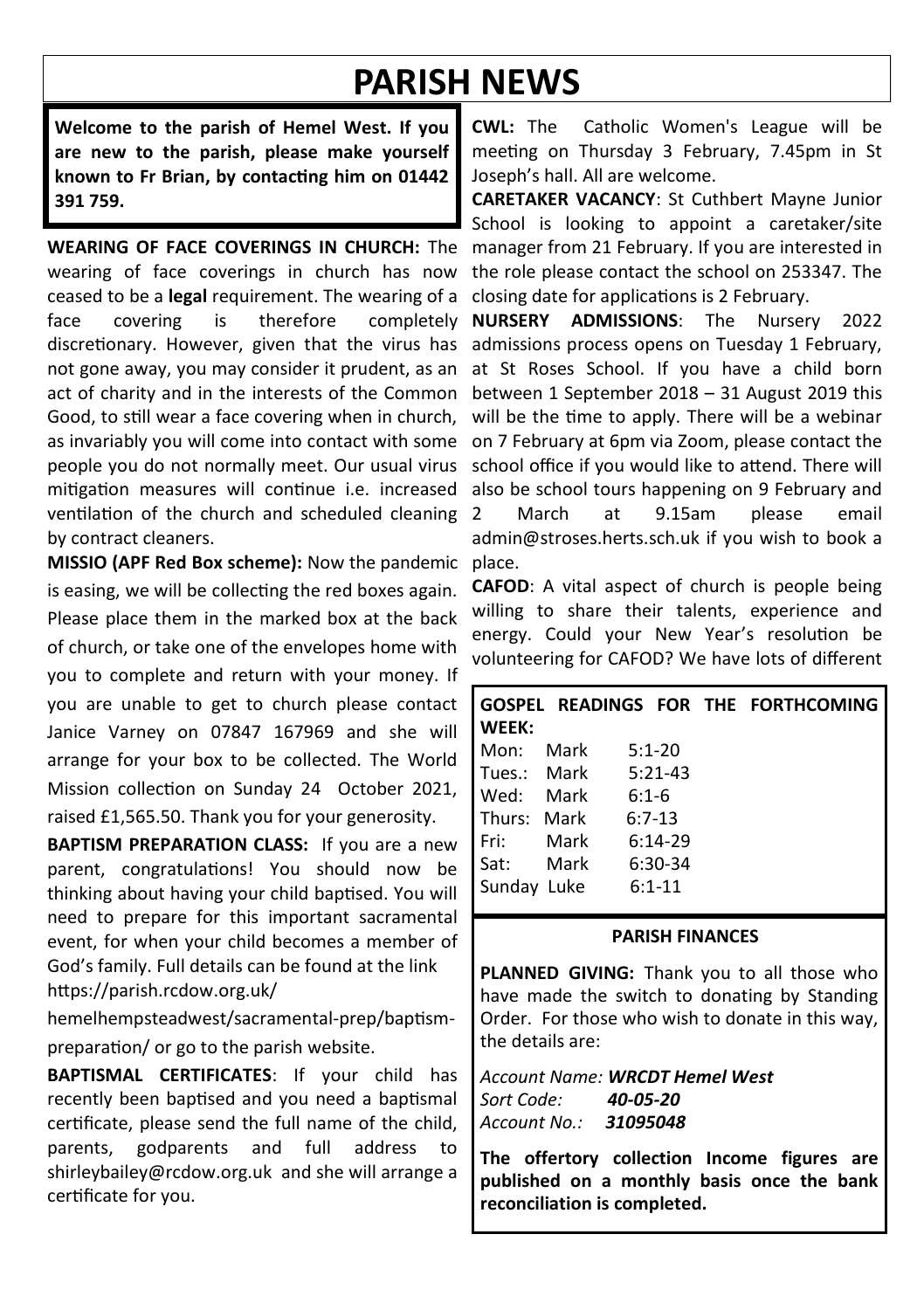ways you can get involved such as: in the parish, in our local schools or coordinating volunteers to help us support, encourage and bring together a small group of volunteers. Please contact Tony at tsheen@cafod.org.uk for more details.

**CARITAS**: The Caritas Annual General Meeting will be held via Zoom Monday 31 January, at 7.45pm. They will be discussing the donations that they have made to Dacorum Community Trust and their plans to re-start the Sunday Teas. Click on this link to join the meeting: https:// us04web.zoom.us/j/79163239294?

pwd=\_zQRWt1BK9X-u7CDp\_d9OApaAlfCGV.1 or go to the Zoom website and use these details to join. Meeting ID: 791 6323 9294: Passcode: 0VqNDj

**MARY'S MEALS**: Thank you for your precious gift of £266.60, which is helping us to transform the lives of hungry children.

**PARISH NEWSLETTER:** There is now a substantially reduced number of newsletters printed for every Sunday. Wasting paper, ink and toner doesn't make economic or environmental sense. Do go to the parish website to sign up for the parish e-alerts, so that you can get notified when the newsletter is published and of other topical news items. Please **do not** take a printed copy of the newsletter, but leave them for parishioners who do not use the internet.

**NEWSLETTER ITEMS:** When submitting an item for the newsletter, please send the details and information as you would like to see it published victims of other genocides. May our minds be in the newsletter. Please keep your item to no clear and attentive to their memory and our more than 60 words. Please email Shirley by hearts be moved to bear witness to their Wednesday 12 Noon and she will be do her best lives. Help us to remember and recognise the to accommodate it.

**HOUSEBOUND OR SICK?** If you or any member of made in Your image. One day, we pray that the parish are sick, or housebound and unable to genocide and hatred will be no more, and that get to Mass, do please let Fr Brian know.

**E-ALERT**: Please sign up for the parish e-alerts and our actions, help us to show this love in the world keep up with all the parish news. You can do this by going to the parish website.

**YEAR BOOK**: The Westminster 2022 Year book is available to purchase from the parish office at the  $cost of f4.50$ 

**Office Hours and Telephone cover for Hemel West. Email: shirleybailey@rcdow.org.uk Phone: 01442 391 759 option 2**

| <b>Telephone cover</b> | <b>Hemel West Office</b> |
|------------------------|--------------------------|
| for West               | Hours                    |
| Monday                 | Monday                   |
| 12 noon-6pm            | 3pm-6pm                  |
| Tuesdav                | Tuesday                  |
| 9.30am-3.30pm          | Closed                   |
| Wednesday              | Wednesday                |
| 9.30am-3.30pm          | 9.30am-3.30pm            |
| Thursday               | Thursday                 |
| 9.30am-3.30pm          | 9.30am-12.30pm           |
| Friday                 | Friday                   |
| 9.30am-3.30pm          | 9.30am-12.30pm           |

### **Holocaust Memorial Day 27 January Prayer**

Eternal God, you hold all of our days in your hands.

We come before you to remember the victims of the Holocaust. We lament the loss of the six million Jews who were killed in the Holocaust, the millions of other victims of Nazi persecution, and sanctity of each human life, that all people are love will triumph over evil. In our prayers and in today.

Amen